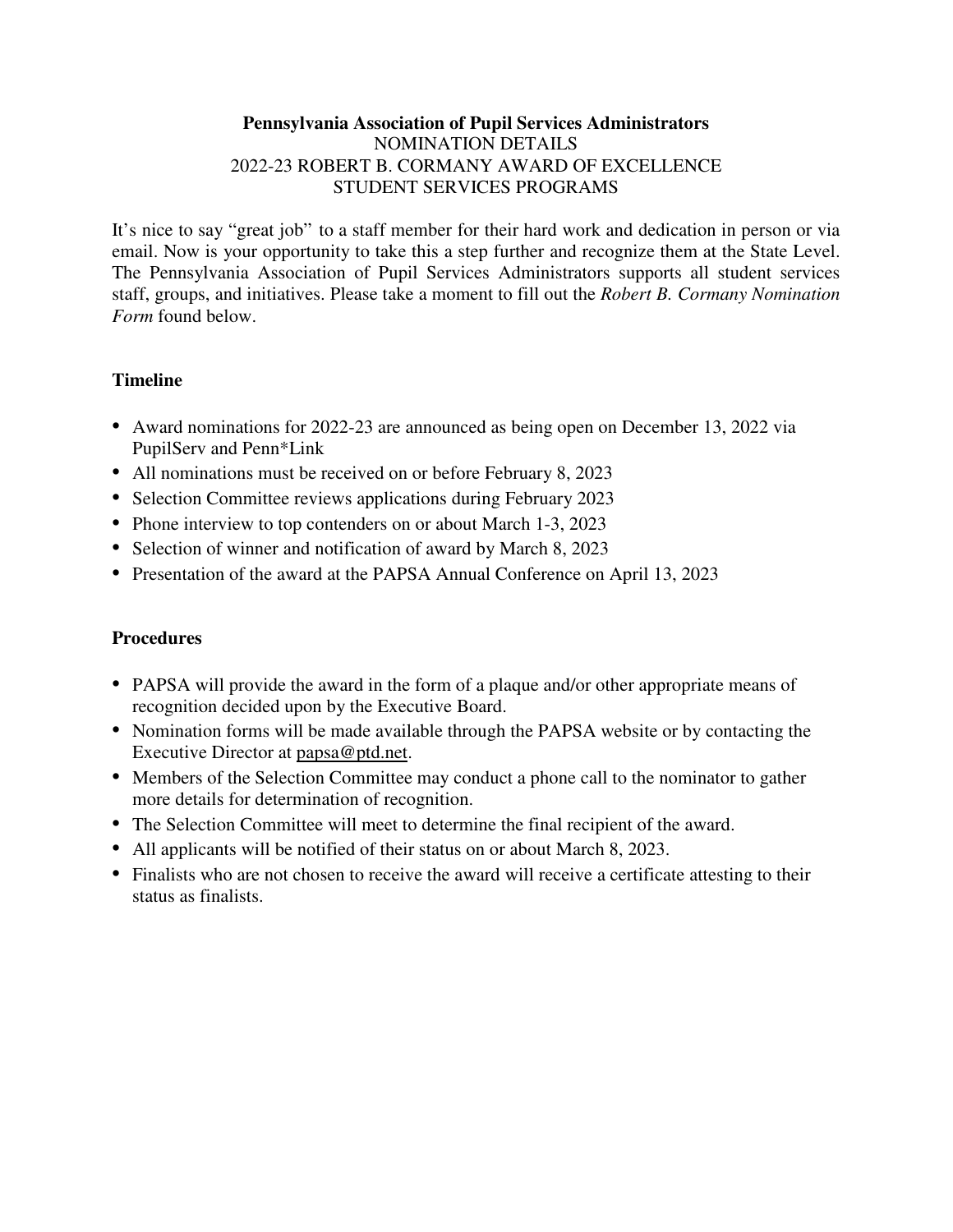#### **Criteria for Nomination**

Nominations will be open to any student services staff in any educational entity within the Commonwealth, whether public, private, cyber, vocational, or charter.

The nomination should recognize any program/initiative that is generally thought to be part of student services (health services, school counseling, psychological services, social worker, etc.) or recognize any individual that is a staff member of the student services department or initiative (mental health, suicide prevention, anti-bullying, etc.) facilitated by student services staff. The initiative may be district-wide or found within a single school or even a single grade level.

In support of the nomination, the entity must describe what factors make its student services program or initiative worthy of consideration for the award. The criteria for final selection as attached should serve as guidelines for preparing the application.

Nominators must agree to participate on a phone conference, if requested, with members of the Selection Committee to discuss the nomination(s).

The winning entity (nominator and recipient(s) of award) will be invited to attend the 2023 PAPSA Annual Conference to receive the award during the Thursday, April 13, 2023 luncheon and provided the opportunity to respond to the recognition.